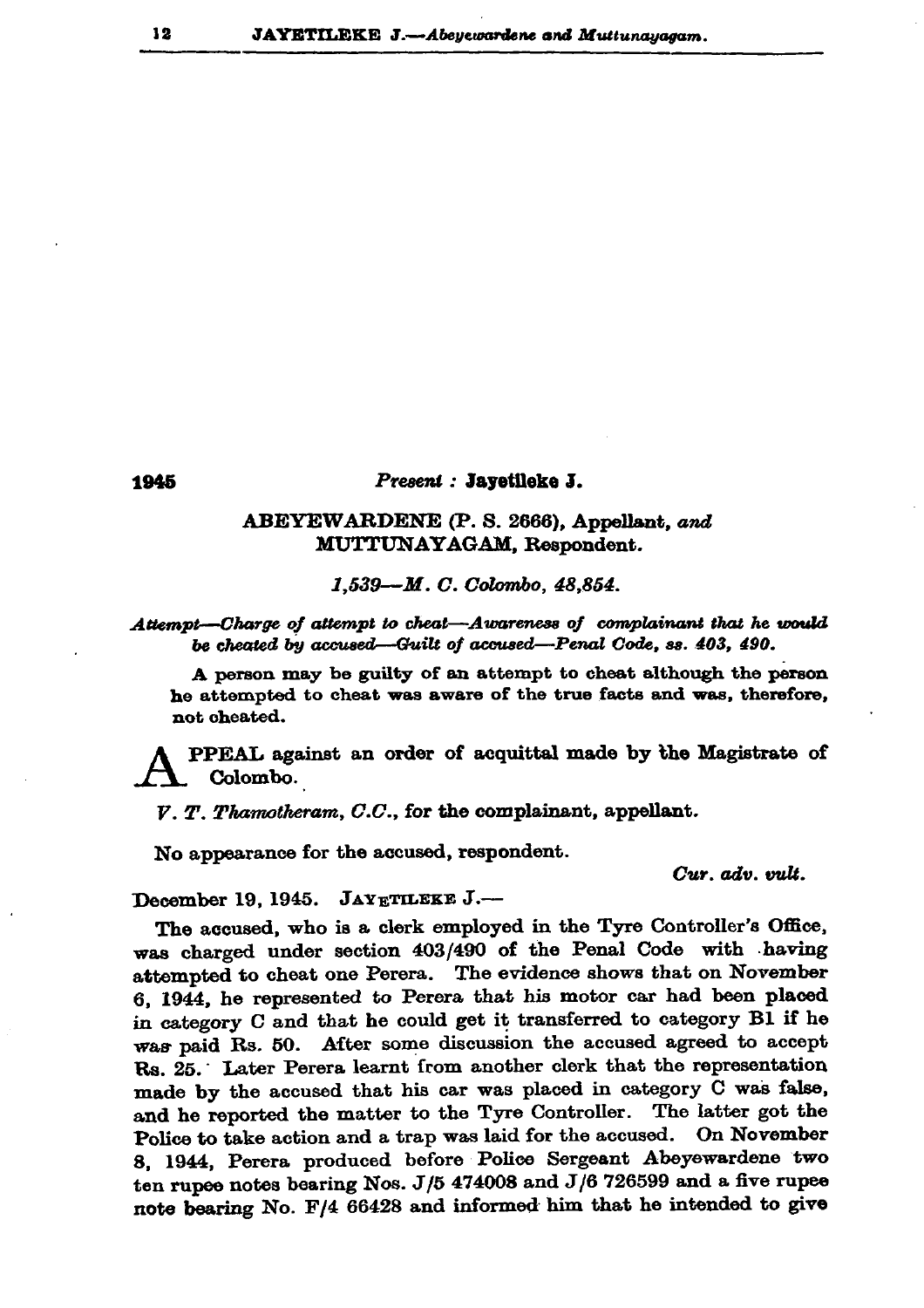them to the accused in payment of the amount he demanded. Police Sergeant Abeyewardene noted the numbers on a piece of paper and requested Perera to give them to the accused. Perera handed the notes to the accused on the pavement outside the office, and the accused gave him a piece of paper on which he had noted the category assigned to the Perera and the accused went back to the office and a little later car. Police Sergeant Abeyewardene came on the scene and wanted to search the accused. Thereupon the accused dropped the money he had in his hand. Police Sergeant Abeyewardene picked up the notes and found that they corresponded with the notes which Perera had produced before him. On further search Police Sergeant Abeyewardene found in the note book of the accused an entry which had the number of Perera's car. The accused did not give evidence on his own behalf. The Magistrate held that, as Perera knew at the time he handed the money to the accused that the representation which the accused had made to him was false, the charge of attempt to cheat could not be maintained and acquitted the accused. This appeal is taken against that order with the sanction of the Attorney-General.

Mr. Thamotheram submitted to me three decisions which show that the order of the Magistrate is wrong. In Regina  $v$ . Hensler<sup>1</sup> the accused was indicted for attempting to obtain money by false pretences in a begging letter. In reply to the letter the prosecutor sent the accused five shillings. But he stated in his evidence at the trial that he knew that the statements contained in the letter were untrue. Kelly C.B. said-

"This is an attempt by the prisoner to obtain money by false pretences which might have been so obtained. The money was not so obtained because the prosecutor remembered something which had been told him previously. In my opinion, as soon as ever the letter was put into the post the offence was committed."

## In Rex v. Light <sup>2</sup> Rowlatt J. said-

"It is quite clear that on the charge of obtaining goods or money by false pretences, no conviction is possible unless it is shown that the mind of the prosecutor was misled by the false pretence, and that he was thereby induced to part with his money or goods. But it is a fallacy to suppose that the same principle applies when an attempt only is charged. A man makes false pretences with the intention of obtaining money, and uses the false pretences in endeavouring to obtain money. The prosecutor may not believe the false statement and does not part with his money, or he may part with his money intending to carry the matter further. In each of these cases the accused has made false pretences with the object of obtaining money, and has failed because the prosecutor has not been misled. There is, as it seems to us, no difficulty in deciding that under these circumstances a man is guilty of attempting to obtain property or money by false pretences."

<sup>1</sup> 11 Cox's Reports of Cases (1867-71) 570.

<sup>2</sup> 24 Cox's Reports of Cases (1913-15) 718.